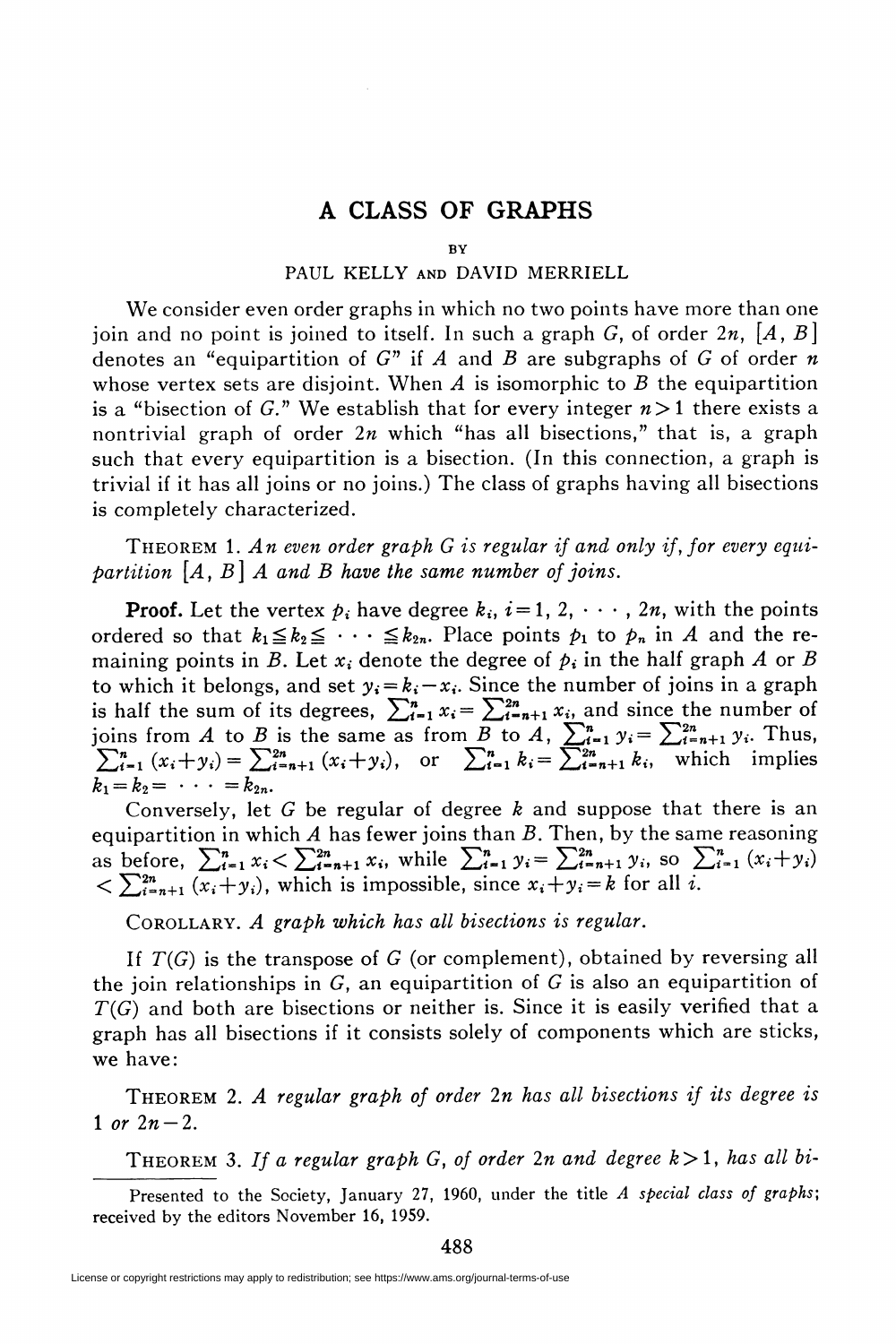sections and is not connected, then it consists of two components; these are either two complete graphs of order n or else are two four-circuits.

**Proof.** Let  $G_1, G_2, \cdots, G_k$  denote the components of G with the corresponding orders  $r_1 \ge r_2 \ge \cdots \ge r_h \ge k+1$ . Then  $r_1$  is not less than *n*. For  $0 \lt n - r_1 \le h-1$  would imply an equipartition  $[A, B]$  in which A consisted of  $G_1$  together with single points chosen from  $n-r_1$  of the remaining components. Because  $k>1$ , B could have no isolated points and  $[A, B]$  would not be a bisection. On the other hand, for  $0 \lt n-r_1$  and  $n-r_1 > h-1$  there would exist  $[A, B]$  in which A consisted of  $G_1$  and at least one point from each of the other components. Then B would have no component of order  $r_1$  and  $[A, B]$ would not be a bisection. Now since a connected graph has connected subgraphs of every lower order, and since  $r_1 \geq n$ , there exists a bisection [A, B] in which A is an *n*th-order, connected subgraph of  $G<sub>1</sub>$ . Hence B is connected, which implies that  $h = 2$  and that  $r_1 = r_2 = n$ .

Next suppose that the isomorphic components  $G_1$  and  $G_2$  are not complete graphs. There are then two points,  $p$  and q, in  $G_1$  which are not joined. Let  $B_1$  be the subgraph of  $G_1$  defined on the remaining vertices, and in the bisection  $[A, B]$  take B to consist of  $B_1$  together with any two points of  $G_2$  which are joined. If  $k>2$ , a contradiction is reached by the fact that  $p$  and q are isolated in A while every point of B has degree at least 1. If  $k=2$ , then  $G_1$ and  $G_2$  are *n*-circuits and, for  $n \neq 4$ , B has at most one isolated point. That two disjoint four-circuits form a graph with all bisections is easily checked.

THEOREM 4. Let P and Q denote complete graphs of order n. A graph  $G$  is defined in one of the following ways: (I) it consists of two components P and  $O$ ; (II) it consists of  $P$  and  $Q$  and  $n$  additional joins such that each point of  $P$ joins one point of  $Q$  and conversely; (III) it is the transpose of a graph defined by  $(I)$  or  $(II)$ . Then  $G$  has all bisections.

Proof. The conclusion in the case of (I) follows trivially from the properties that subgraphs of complete graphs are complete, and complete graphs of the same order are isomorphic. To establish method (II), let

$$
P = \{p_1, p_2, \cdots, p_n\}, \qquad Q = \{q_1, q_2, \cdots, q_n\},\
$$

with  $p_i$  joined to  $q_i$ ,  $i = 1, 2, \dots, n$ . In an arbitrary equipartition [A, B], A possesses s points of P whose corresponding join-points in  $Q$  are not in  $A$ and  $t$  points of  $P$  whose corresponding join-points in  $Q$  are in  $A$ . Then, without loss of generality, we may suppose that

$$
A = \{p_1, p_2, \cdots, p_s, p_{s+1}, p_{s+2}, \cdots, p_{s+t}, q_{s+1}, q_{s+2}, \cdots, q_{s+t}\}\
$$

and

 $B = \{q_1, q_2, \cdots, q_s, q_{s+t+1}, p_{s+t+2}, \cdots, p_{s+2t}, q_{s+t+1}, q_{s+t+2}, \cdots, q_{s+2t}\},\$ where  $s+2t = n$ . Since the correspondence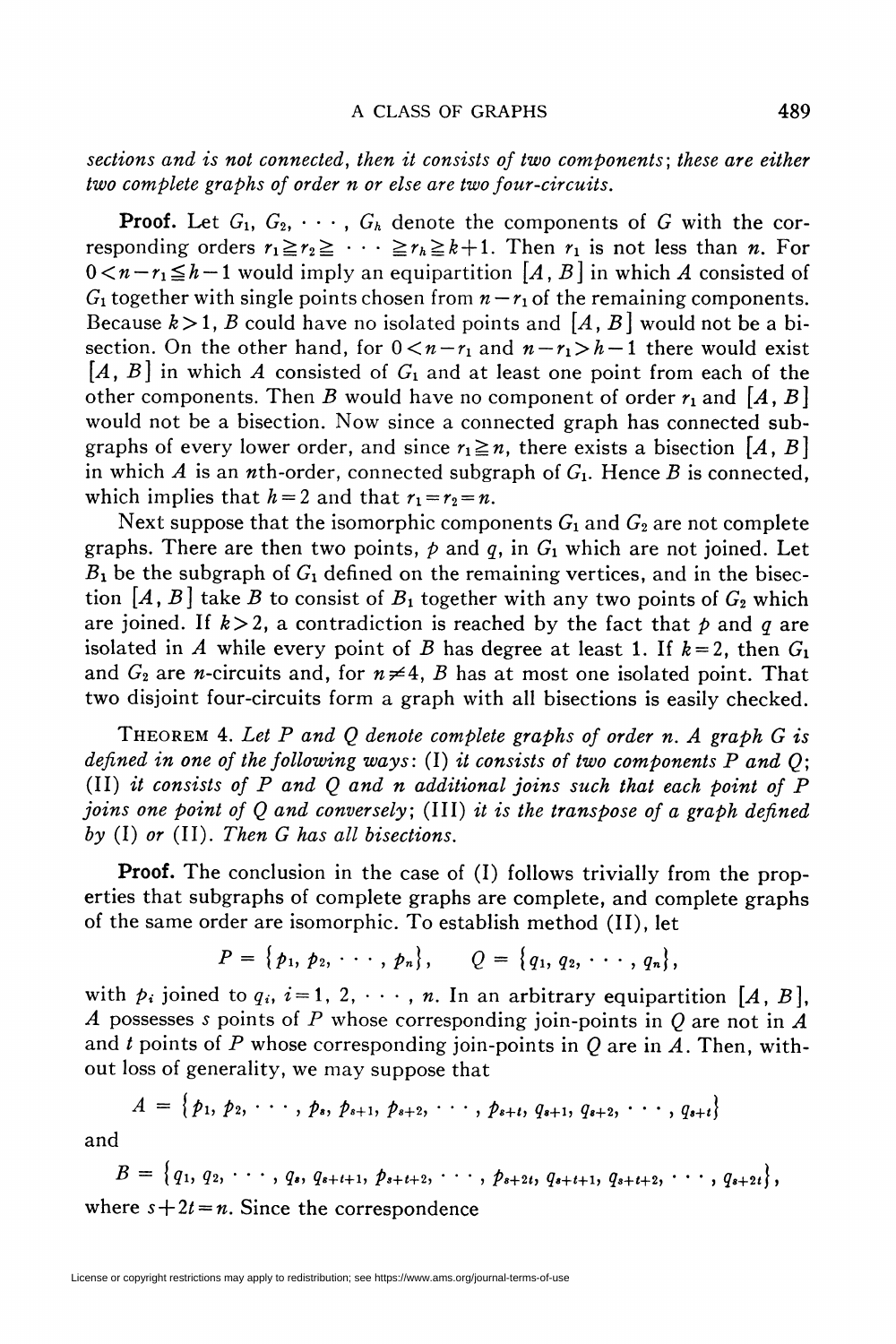$$
p_i \rightarrow q_i, \quad i = 1, 2, \cdots, s
$$
\n
$$
\begin{array}{c}\np_{s+i} \rightarrow q_{s+t+i} \\
q_{s+i} \rightarrow p_{s+t+i}\n\end{array}, \quad i = 1, 2, \cdots, t,
$$

is easily seen to be join preserving,  $[A, B]$  is a bisection. Method (III) follows from the properties of transposition.

We next wish to establish that every nontrivial graph  $G$  which has all bisections, and which is not two disjoint four-circuits or its transpose, is constructable by the methods of Theorem 4. To this end we introduce the subgraphs of G,  $J(p)$  and  $N(p)$ , corresponding to each point p of G. The first,  $J(\phi)$ , consists of all points joined to  $\phi$  in G, the second,  $N(\phi)$ , of all points not joined in G to any point of  $p\bigcup J(p)$ . Relative to these subgraphs, we establish the following lemmas.

LEMMA 1. If G, of order 2n and degree  $k \leq n-1$ , has all bisections and is connected, then  $J(p) \neq J(q)$  for any pair of vertices p, q.

**Proof.** Assume that  $J(p) = J(q)$ . Construct an equipartition [A, B] with  $p\in A$  and  $B_1 = q\cup J(p) \subset B$ . Complete B, if necessary, by successively assigning to it points which either join a point of  $B_1$  or else join a point previously assigned to B. Since  $\dot{p}$  is isolated in A under any completion of A, and the construction of B yields no isolated point in  $B$ , the construction cannot complete  $B$ , which contradicts the connectedness of  $G$ .

LEMMA 2. If G, of order 2n and degree  $k \leq n-1$ , is connected and has all bisections, then for each p in G the order of  $N(p)$  is  $n-k$ .

**Proof.** The connectedness of G, with  $n \ge k+1$ , implies  $k>1$ . Let p be any vertex of G and consider any bisection [A, B] such that  $p\cup J(p)\subset A$ . Because A and B are isomorphic, there exists a point  $b_1$  of degree k in B. Since  $b_1 \in N(p)$ , if  $k = n - 1$  the order of  $N(p)$  is at least  $n - k$ . For  $k < n - 1$ , let  $a_1, a_2, \dots, a_{n-k-1}$  denote the points of A not in  $p\cup J(p)$ . We now modify  $[A, B]$  to a new bisection  $[A_1, B_1]$  by interchanging  $a_1$  and  $b_1$ . Then  $B_1$  has a point  $b_2 \neq b_1$  of degree k in  $B_1$  corresponding to p in  $A_1$ . Next, modify  $[A_1, B_1]$ to  $[A_2, B_2]$  by interchanging  $a_2$  and  $b_2$ . Then  $B_2$  has a point  $b_3$  of degree k in  $B_2$ . Continuing this process, until  $a_{n-k-1}$  is exchanged for  $b_{n-k-1}$ , we obtain  $n-k$  distinct points  $b_1, b_2, \cdots, b_{n-k}$  which must belong to  $N(p)$  since each is of degree k in some half-graph disjoint from  $p\bigcup J(p)$ . Thus the order of  $N(p)$  is at least  $n-k$ .

Now we form an equipartition  $[A', B']$  with  $p \in A'$  and  $J(p) \subset B'$ , and assign to A' as many points of  $N(\phi)$  as possible. Suppose that A' can be completed with  $n-1$  points from  $N(\phi)$  forming the subgraph  $N_1(\phi)$  in A'. Corresponding to  $p$  in A' there is a point  $q_1$  which is isolated in B'. Because  $k>1$  and  $J(q_1) \subset A'$ ,  $q_1$  is not in  $J(p)$  but in the remainder set of B', say  $R_1$ , and therefore  $J(q_1) \subset N_1(p)$ . In G there is some path from  $q_1$  to p. This path must first join  $q_1$  to a point of  $J(q_1) \subset N_1(\rho)$ , and since no point of  $N_1(\rho)$  joins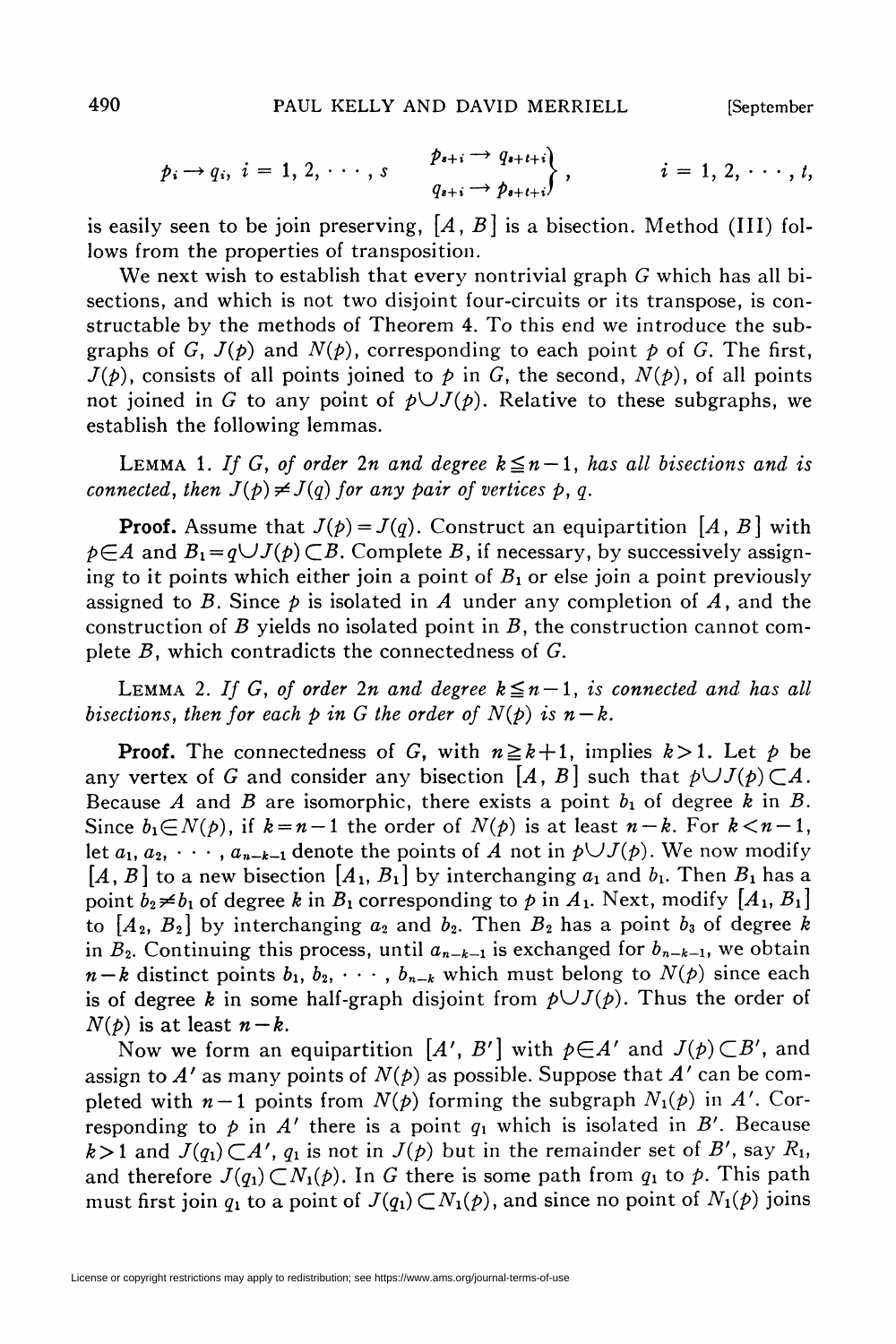any point of  $p\bigcup J(p)$ , the path must ultimately return to  $R_1$  from some point  $\bar{p}_1 \in N_1(\rho)$  which is joined to a point  $\bar{q}_1 \in \mathbb{R}_1$ , and  $\bar{q}_1 \neq q_1$ . Now modify the bisection to one  $[A'_1, B'_1]$  by interchanging  $q_1$  and  $\bar{p}_1$  in  $[A', B']$ . Because  $q_1 \in N(p)$ , the points of  $A'_1$  other than p again form a subgraph  $N_2(p)$  of  $N(\rho)$  so the isolated point  $q_2$  of  $B'_1$  is not in  $J(\rho)$  but in the remainder of  $B'$ , say  $R_2$ . Also  $q_2$  is not  $\bar{p}_1$  or  $\bar{q}_1$  since these are joined in  $B'_1$ . Again, a path

in G from  $q_2$  to p must cross to  $N_2(p)$  and ultimately return to  $B'_1$  via a point  $\bar{p}_2$  of  $N_2(\rho)$  which is joined in G to a point  $\bar{q}_2$  of  $R_2$ , and  $\bar{q}_2\neq q_2$ . We then exchange  $\bar{p}_2$  and  $q_2$  in  $[A'_1, \bar{B}'_1]$  to form  $[A'_2, B'_2]$ . None of the points  $\bar{p}_1$ ,  $\bar{q}_1$ ,  $\bar{p}_2$ ,  $\bar{q}_2$  is isolated in  $B_2$  so there is a distinct isolated point  $q_3$  and as before it cannot belong to  $J(p)$ . Continuing, in less than  $n-k$  of these interchanges all of the original points of  $R_1$  can be replaced by points which have degree at least one in the B-half-graph. Thus an equipartition  $[A', B']$  can be constructed such that  $p$  is isolated in  $A'_i$  and no point is isolated in  $B'_i$ .

The above contradiction shows that the order of  $N(\phi)$  must be less than  $n-1$ , hence that  $p\bigcup N(p)$  is a proper subset of A'. Since every point of B' not in  $J(\phi)$  joins some point in  $J(\phi)$ , the isolated point q of B' corresponding to p is in  $J(p)$ . Then  $J(q) \subset A'$ . Because  $J(q) \cap N(p)$  is null, this shows that the order of  $N(\rho)$  is at most  $n-k$ . This, with the previous result that the order is at least  $n-k$ , shows the order is  $n-k$ .

THEOREM 5. Let G be a graph with all bisections whose order is  $2n$  and whose degree is k, where  $1 < k < 2n - 1$ . If G is not two disjoint four-circuits or its transpose, then k is n or  $n-1$  and G can be constructed by the methods of Theorem 4.

**Proof.** Let G' denote that one of the graphs G and  $T(G)$  whose degree k' is less than n. If G' is disconnected, then by Theorem 3 its degree is  $n-1$ and it can be constructed by (I) of Theorem 4, while  $T(G')$  has degree n and can be constructed by (III) of Theorem 4.

Next suppose  $G'$  is connected. For an arbitrary point  $p$  consider the set C of all the bisections  $[A, B]$  of G' such that  $p\bigcup N(p)\subset A$  and  $J(p)\subset B$ . The isolated point in B, corresponding to  $\phi$  in A, must belong to  $J(\phi)$  for otherwise it would be in  $N(\rho)$  and hence in A. Moreover, for each partition in C,  $J(p)$  has exactly one point isolated in B. For if there were two, say  $q_1$  and  $q_2$ ,  $J(q_1)$  and  $J(q_2)$  would both consist of the k' points of A not in  $N(p)$ , contradicting Lemma 1. Also since A consists of  $p\bigcup N(p)\bigcup J(q)$ , where q is the point of  $J(\phi)$  isolated in B, different bisections in C have different points isolated in B. Therefore C has at most  $k'$  bisections. On the other hand,  $A$ has  $k'-1$  unspecified points out of  $n-1$  points not fixed in either A or B, so there are

$$
\binom{n-1}{k'-1}
$$